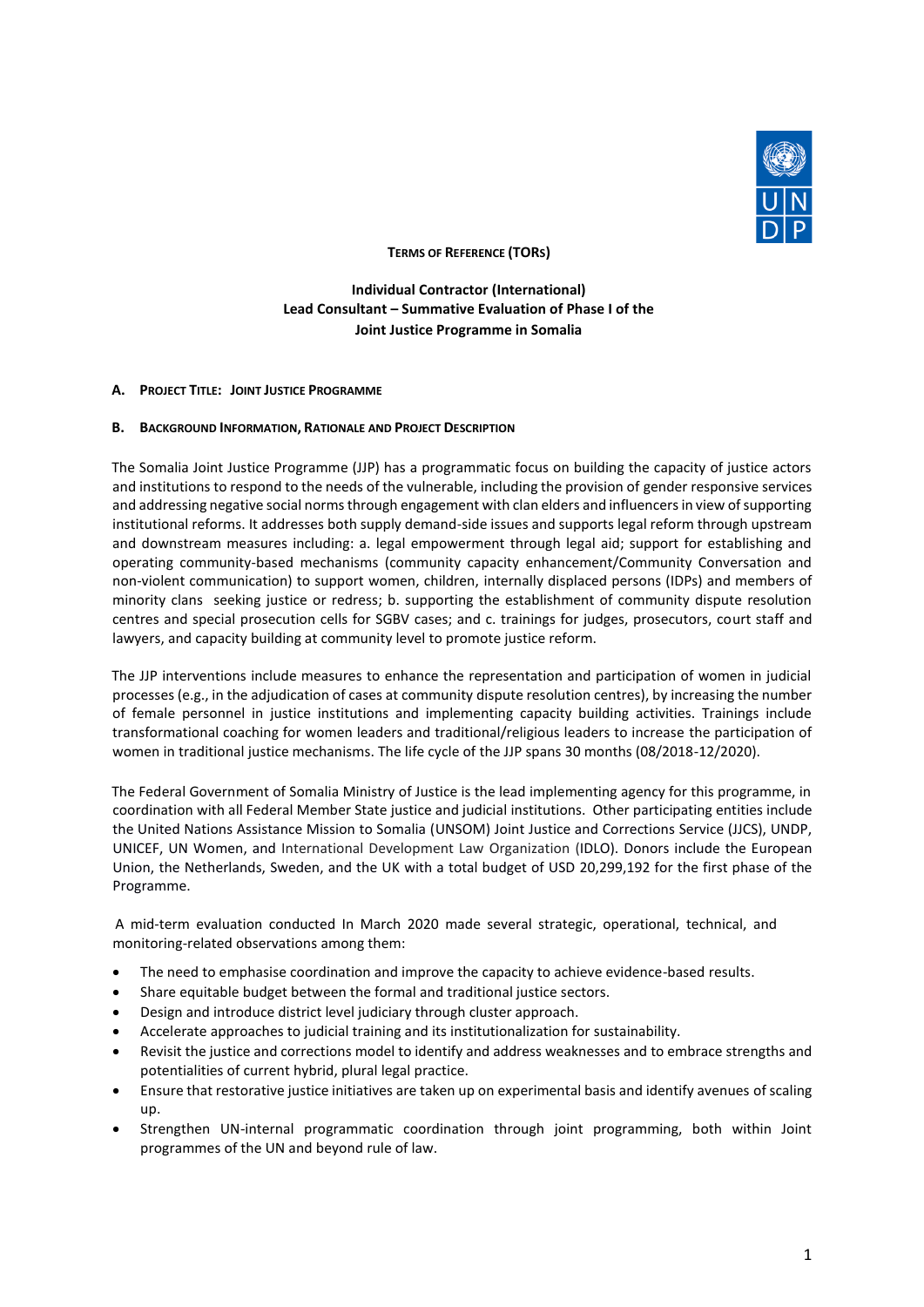- Identify areas for building the body of administrative law and building related legal institutional/technical capacity.
- Identify how regular payment of judicial staff can be piloted.

Subsequent discussions with donors in early 2021 resulted in feedback on specific programmatic issues and revealed the need to focus on some key issues, including how the JJP could be better aligned to the political process, improve programme management, and be more focused and agile in a changing political environment. A donor meeting held on 13th July 2021 emphasised the need to base a new phase of the JJP on clear lessons learned from Phase I. Further, a UN virtual mission took place in July to review the Justice and Security Sector Programming and made recommendations for improved programming that responded to at least some of the donor concerns. Reports of these meetings and the Mission will also inform the evaluation.

Against this background, UNDP seeks to engage two consultants to conduct a summative evaluation that builds on the mid-term evaluation and identifies successes and lessons learnt from Phase I of the JJP that can be integrated into Phase II. The lead consultant will provide overall findings of the evaluation whereas the National Access to Justice Expert shall contribute to the portion of the report addressing questions related to access to justice.

## **C. OBJECTIVES AND SCOPE OF THE EVALUATION**

### **1. Objectives**

### **a) Overall objective**

To provide an independent summative assessment of the impact of the UN's support to the justice sector in Somalia in line with national priorities and corporate strategies with reflections on challenges and lessons learned.

### **b) Specific objectives:**

- To assess progress made towards achievement of the objectives of Phase I of the JJP.
- To identify lessons learned and to provide recommendations for future design and implementation of similar programmes, specifically Phase II of the JJP.

# **2. Scope of the Evaluation**

The evaluation will focus on the implementation period from August 2018 to June 2021 and will capture and demonstrate evaluative evidence of its contributions to the development of the justice sector. This evaluation is carried out under the UNDP Evaluation Policy<sup>1</sup> and the UNDP evaluation guidelines<sup>2</sup>. The purpose of the evaluation is to provide UNDP, UNSOM-JJCS, the implementing partners (UNICEF, UN Women, and IDLO), and key stakeholders with an independent assessment of the performance of the Joint Justice Programme. This will provide evaluative evidence of the relevance, effectiveness, efficiency, and sustainability of the current programme that can be used to strengthen the existing programmes and in, form new initiatives. The evaluation of the JJP will be conducted in the context of the overall security and justice programming environment that includes the police, justice and corrections, and local governance, and assess the programme's contributions towards improving security and access to justice at the community level.

### **Evaluation Criteria and Key Questions**

The evaluation will use the criteria of relevance, effectiveness, efficiency, and sustainability to answer the following questions:

## **How has the programme addressed the overall impact of access to justice at the community level at the implementation location?**

• Did the theory of change that was developed at the onset of the programme in 2018 and was revised in 2019 prioritize the outcome and the activities?

<sup>1</sup> http://web.undp.org/evaluation/policy.shtml

<sup>2</sup> <https://www.undp.org/accountability/evaluation>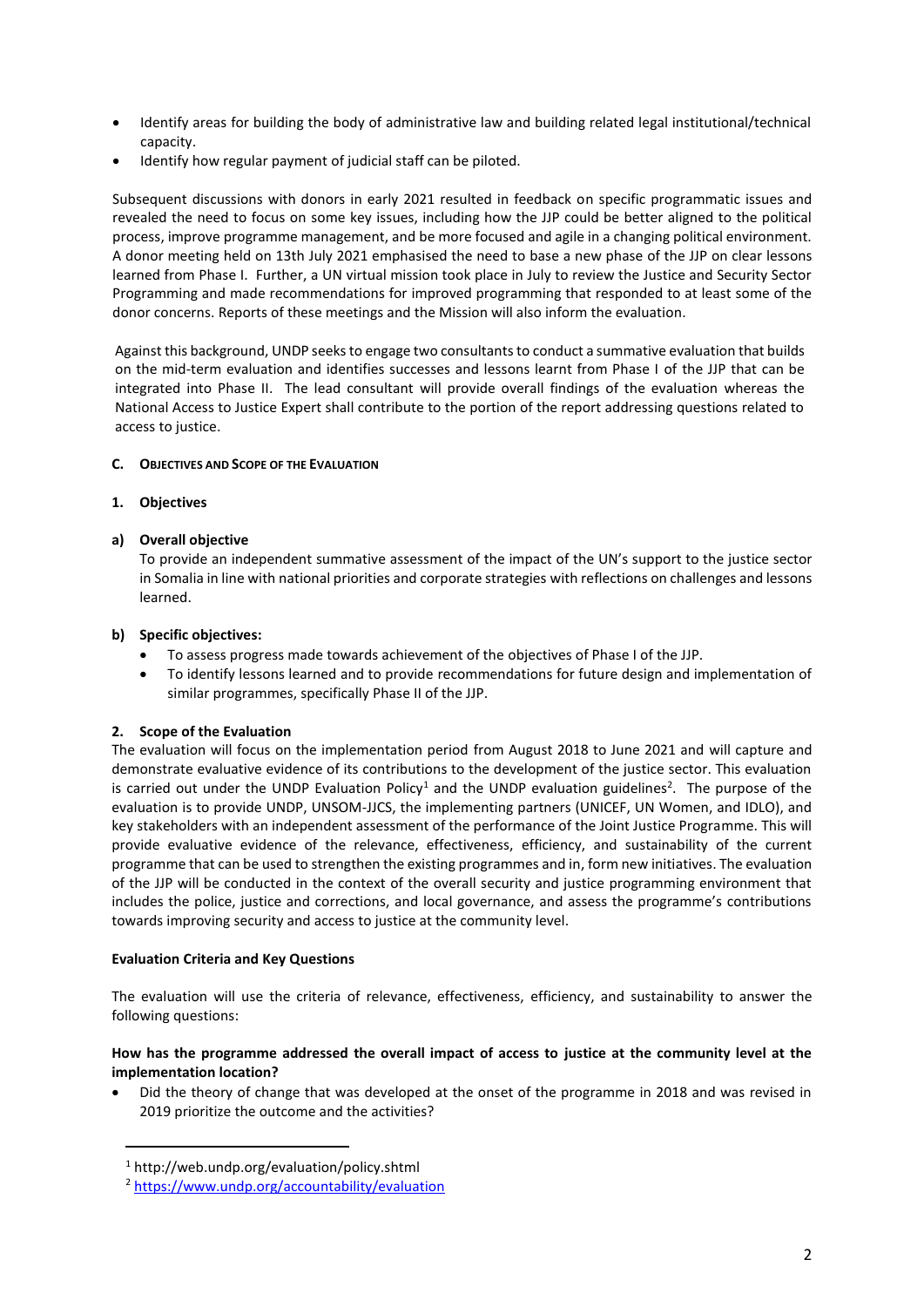- How effectively has the JJP contributed to the development of the rule of law and improved access to justice for all in Somalia?
- To what extent has this programme contributed to transformative change in ensuring access to justice for all?
- What was this programme's added value at the Federal Member State level?
- How effectively have the partnerships between FGS-FMS, the UN and international community, police, and Custodial Corp worked?
- What was the impact of the support provided to Alternate Dispute Resolution (ADR) Centres? Provide indepth analysis of the informal justice systems that have been developed in the programme, specifically those that have been supported in the programme and implemented by UNDP and IDLO. One case study shall be undertaken with in-depth analysis on the operational aspects of the ADR centre and whether value for money principles is followed; community access and outreach on whether the most vulnerable are able to access the ADR centre; analyse the government and local ownership of the ADR centre; analyse the interface of the cases supported by the ADR centre with those of the formal justice systems.
- What was the impact of the support provided to legal aid and mobile courts?
- What was the impact of the transformative change initiatives, including nonviolent communication, restorative justice, and community conversations?
- How did the programme address the triple-nexus of development, humanitarian, and peace building?
- How were the audit recommendations of the programme taken up to address specific observations?
- How were the previous recommendations from the UN Rule of Law programme taken onboard of the current programme?

### **How has the programme contributed to women's empowerment and improved women's access to justice services at the community level?**

- How has gender mainstreaming and gender-based programming impacted the overall results in the programme delivery?
- How effective have the gender equality and accountability mechanisms been to ensure gender equality in the programme?
- What impact have the transformative change activities had on increasing women's access to justice?
- The extent to which the gender results planning, and budgetary support contributed to achieving the results outlined in the programme document.

# **How has the programme contributed to children's rights and juvenile justice?**

- Assess/evaluate UNICEF supported interventions in relation to children's access to justice, and more specifically juvenile justice, with a focus on the work carried by the Child Protection Unit at the Ministry of Justice.
- Regular monitoring and follow up of detention facilities including police stations, case management for children in conflict with the law, including legal aid/representation, diversion, release, and family linkages.

# **How efficiently was the programme delivered?**

- How were the mid-term evaluation recommendations implemented by the programme partners and Somali stakeholders?
- To what extent was the project management structure as outlined in the project document efficient in generating the expected results?
- How effectively did the programme ensure coherence and coordination between the implementing agencies, and what steps can be taken to improve?
- What are the respective strengths of the different agencies in the Programme and to what extent did the Programme maximise their added value?
- Was the frequency and type of engagement/communication with donors, and government and other stakeholders sufficient to ensure strong buy-in to the Programme? How could this be improved?
- How efficiently and cost-effective was the project implementation strategy and execution?
- To what extent has there been an economical use of financial and human
- resources? Have resources (funds, human resources, time, expertise, etc.) been allocated strategically to achieve outcomes?
- How effectively is the JJP aligned with other UN joint programmes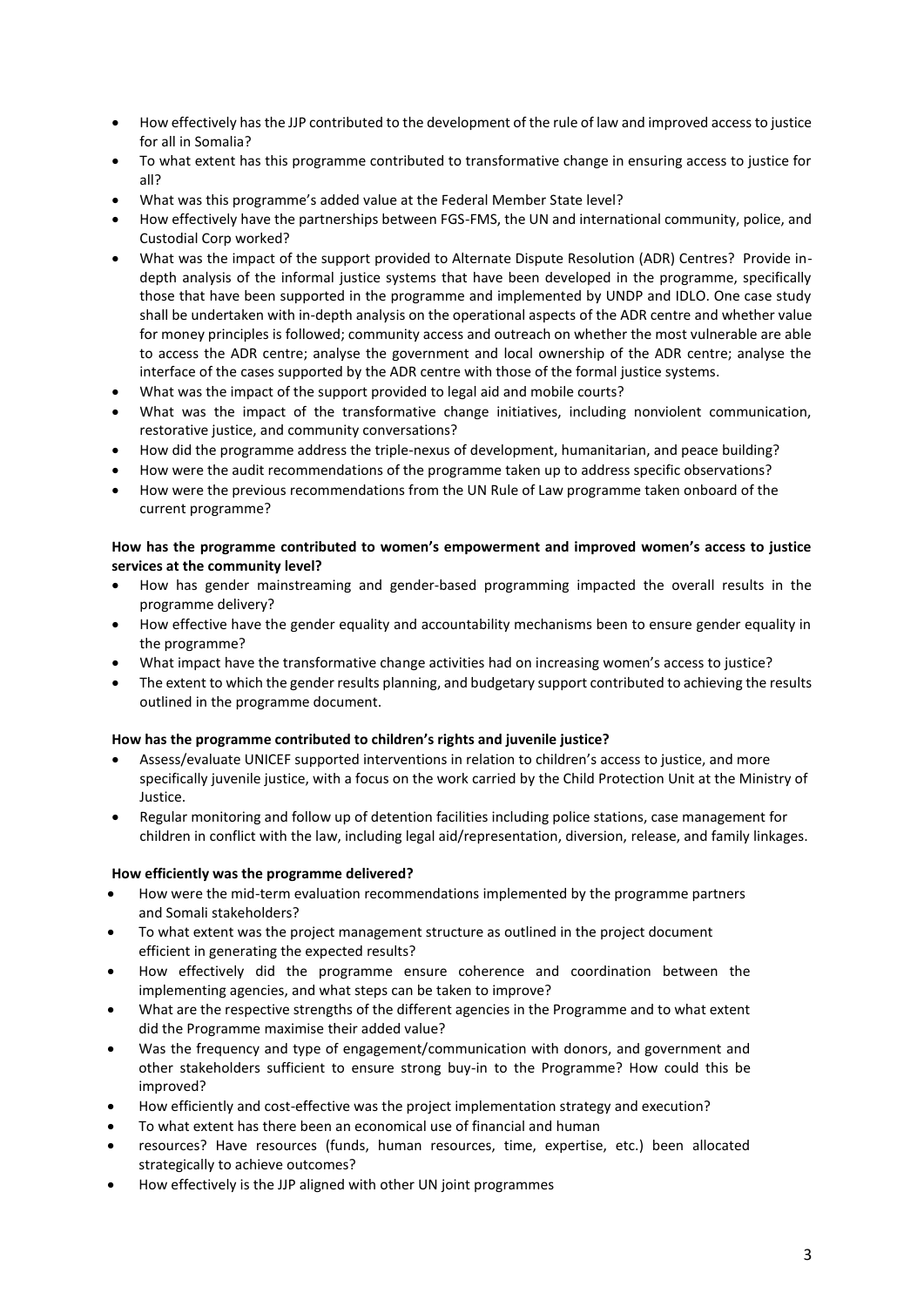- such as the Constitutional Review, Parliamentary Support, Joint Human Rights, and Preventing
- and Countering Violent Extremism programmes?
- To what extent have project funds and activities been delivered in a timely manner?
- To what extent have the M&E systems been utilized to ensure effective and efficient
- project management and addressing results for the JJP and justice sector
- development in Somalia?
- How was the learning agenda shared between the implementing partners in the programme?

### **Sustainability and impact**

- How has the lack of an agreed Justice model impacted the programme intervention?
- To what extent will financial resources be available to sustain the benefits achieved by the project?
- Do the legal frameworks, policies and governance structures and processes within which the project operates pose risks that may jeopardize sustainability of project benefits?
- To what extent do stakeholders support the project's long-term objectives?
- To what extent are lessons learned being documented by the project team on a continual basis and shared with appropriate parties who could learn from the project?
- To what extent do the interventions have well-designed and well-planned exit strategies?
- What could be done to strengthen exit strategies and sustainability?
- What were the positive, negative, intended, and unintended effects on peacebuilding and democratic governance, and what were its contributions towards the wider objectives outlined in the project document?

### **Evaluation Process**

### Inception Report

A maximum of 15 pages based on understanding of the Terms of Reference and initial meetings with the UNDP and the desk review. It should include the followings.

- 1. Background and context illustrating the understanding of the project/outcome to be evaluated.
- 2. Evaluation objective, purpose, and scope. A clear statement of the objectives of the evaluation and the main aspects or elements of the initiative to be examined.
- 3. Evaluation criteria and questions. The criteria the evaluation will use to assess performance and rationale. The stakeholders to be met and interview questions should be included and agreed as well as a proposed schedule for field site visits.
- 4. Evaluation analysis. Illustrate the evaluation analysis based on formal (clear outputs, indicators, baselines, data) and substantive (identification of problem addressed, theory of change, results framework) and the implication on the proposed methodology.
- 5. Cross-cutting issues. Provide details of how cross-cutting issues will be evaluated, considered, and analysed throughout the evaluation. The description should specify how methods for data collection and analysis will integrate gender considerations, ensure that data collected is disaggregated by sex and other relevant categories, and employ a diverse range of data sources and processes to ensure inclusion of diverse stakeholders, including the most vulnerable where appropriate.
- 6. Evaluation approach and methodology, highlighting the conceptual models adopted with a description of data-collection methods, sources, and analytical approaches to be employed, including the rationale for their selection (how they will inform the evaluation) and their limitations; data-collection tools, instruments, and protocols; and discussion of reliability and validity for the evaluation and the sampling plan, including the rationale and limitations.
- 7. Evaluation matrix. This identifies the key evaluation questions and how they will be answered via the methods selected.
- 8. A revised schedule of key milestones, deliverables and responsibilities including the evaluation phases (data collection, data analysis and reporting).
- 9. Detailed resource requirements tied to evaluation activities and deliverables detailed in the workplan. Include specific assistance required from UNDP such as providing arrangements for visiting field offices or sites.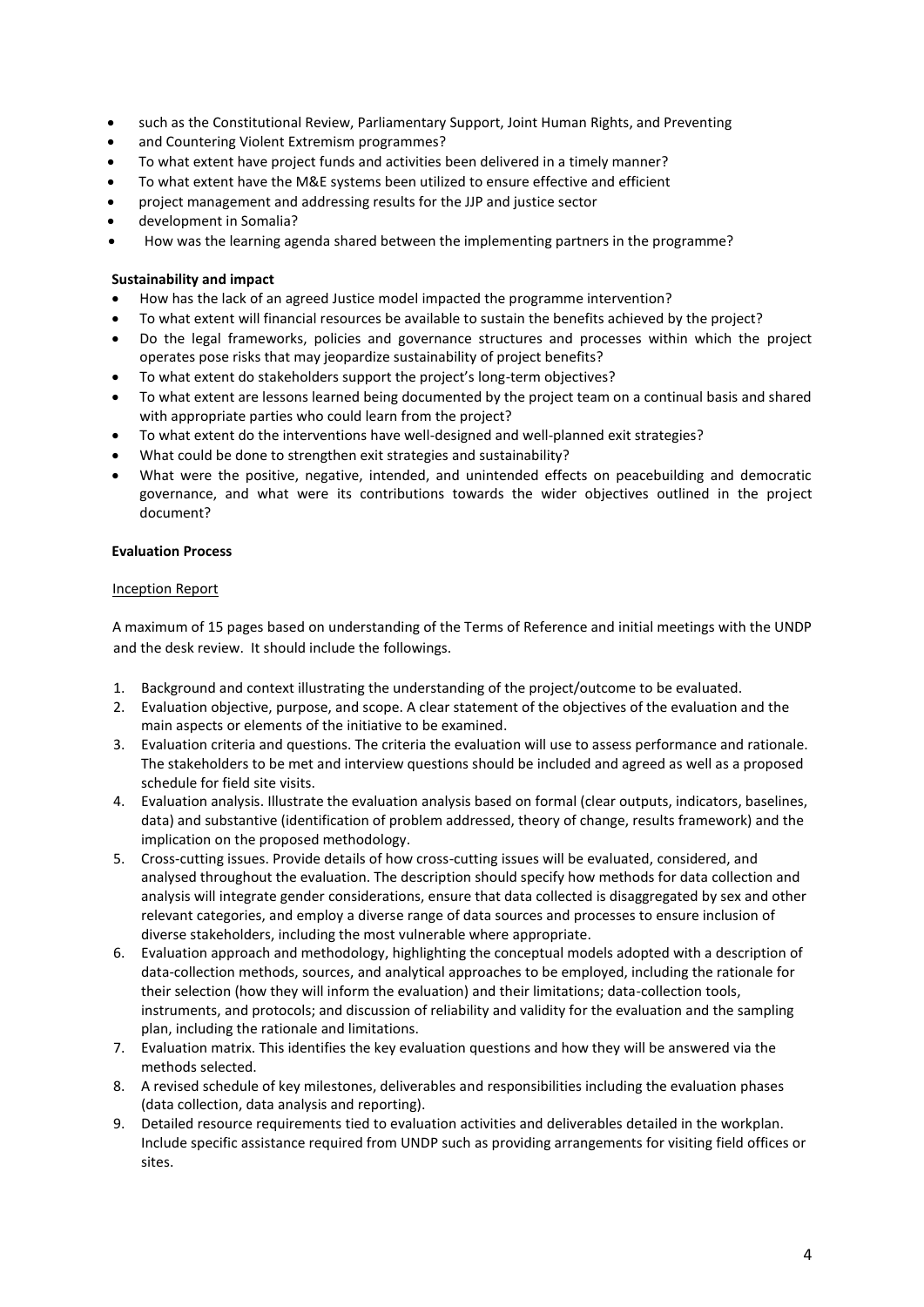10. Outline of the draft/final report as detailed in the guidelines and ensuring quality and usability (outlined below). The agreed report outline should meet the quality goals outlined in these guidelines and meet the quality assessment requirements outlined in section 6.

## Data Collection and Analysis

The data from the field will be collected to the furthest extent possible through interview, virtual consultations conducted through video and audio conferencing and other IT collaboration tools applicable in a remote work environment.

## Draft and Final Evaluation Report

The Consultant shall prepare a report that describes the evaluation, outlines findings, conclusions, and puts forward recommendations and lessons learned. The evaluation report shall be complete, logically organized/structured, clear, and written in easy, simple language that can be understood by the intended audience and must meet the requirements of the UNDP Evaluation Guidelines. The final report shall incorporate stakeholders' input/comments on the draft report and should include the following:

- 1. *The title and opening pages should provide the following basic information*:
	- a) Name of the evaluation intervention.
	- b) Time frame of the evaluation and date of the report.
	- c) Somalia as country of the evaluation intervention.
	- d) Names and organizations of evaluators.
	- e) Name of the organization commissioning the evaluation.
	- f) Acknowledgements.
- *2. Project and evaluation information details on second page (as one page)*

### **A. Project Information**

- i) Project title
- ii) Atlas ID
- iii) Corporate outcome and output
- iv) country
- v) Region
- vi) Date project document signed
- vii) Project dates (start/ planned end date),
- viii) project budget,
- ix) Project expenditure at the time of evaluation
- x) Funding source,
- xi) Implementing party,
- **B. Evaluation Information**
- i) Evaluation type (Project evaluation)
- ii) Final/ midterm review/ other
- iii) Period under evaluation (start/ end),
- iv) Evaluators' names
- v) Evaluators' email addresses
- vi) Evaluation dates (start/ completion).
- 3. Table of contents, including boxes, figures, tables, and annexes with page references.
- 4. List of List of acronyms and abbreviations.
- *5. Executive Summary: A Stand-Alone Section of Two to Four Pages That Should:* 
	- i) Briefly describe the intervention of the evaluation the project
	- ii) Explain the purpose and objectives of the evaluation, including the audience for the evaluation and the intended uses,
	- iii) Describe key aspect of the evaluation approach and methods,
	- iv) Summarize principal findings, conclusions, and recommendations,
	- v) Include the evaluators' quality standards and assurance ratings.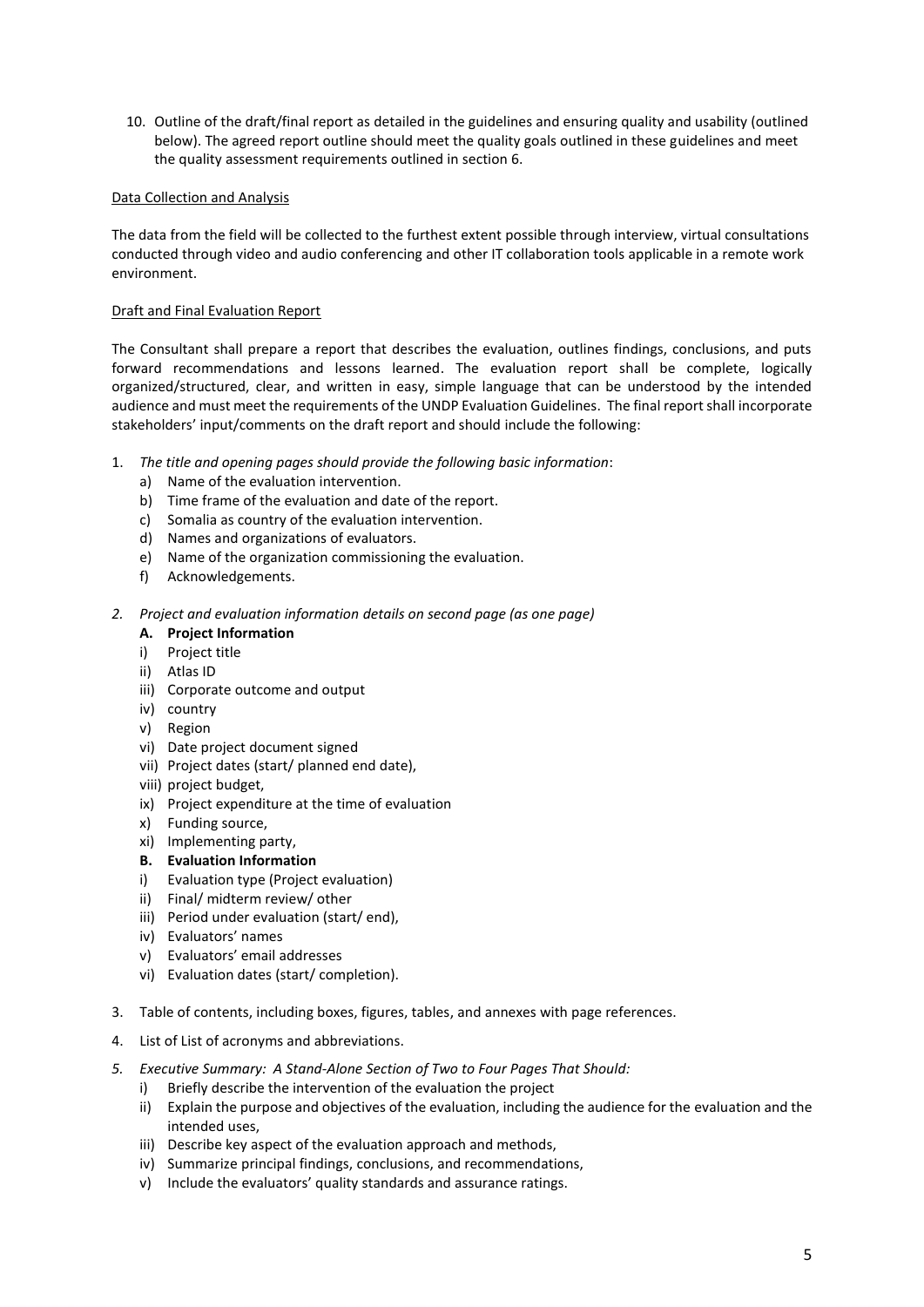- *6. Introduction Should Include:*
	- i) Explain why the evaluation was conducted (the purpose), why the intervention is being evaluated now, and why it addressed the questions it did.
	- ii) Identify the primary audience or users of the evaluation, what they wanted to learn from the evaluation and why, and how they are expected to use the evaluation results,
	- iii) Identify the intervention of the evaluation the project,
	- iv) Acquaint the reader with the structure and contents of the report and how the information contained in the report will meet the purposes of the evaluation and satisfy the information needs of the report's intended users.

### *7. Description of the Intervention*

Should provide the basis for report users to understand the logic and assess the merits of the evaluation methodology and understand the applicability of the evaluation results. The description needs to provide sufficient detail for the report user to derive meaning from the evaluation. It should:

- i) Describe what is being evaluated, who seeks to benefit and the problem or issue it seeks to address
- ii) Explain the expected results model or results framework, implementation strategies and the key assumptions underlying the strategy,
- iii) Link the intervention to national priorities, UNDAF priorities, corporate multi-year funding frameworks or Strategic Plan goals,
- iv) Identify the phase in the implementation of the intervention and any significant changes (e.g., plans, strategies, logical frameworks) that have occurred over time, and explain the implications of those changes for the evaluation,
- v) Identify and describe the key partners involved in the implementation and their roles,
- vi) Identify relevant cross-cutting issues addressed through the intervention, i.e., gender equality, human rights, marginalized groups and leaving no one behind,
- vii) Describe the scale of the intervention, such as the number of components (e.g., phases of a project) and the size of the target population for each component,
- viii) Indicate the total resources, including human resources and budgets,
- ix) Describe the context of the social, political, economic, and institutional factors, and the geographical landscape within which the intervention operates and explain the effects (challenges and opportunities) those factors present for its implementation and outcomes,
- x) Point out design weaknesses (e.g., intervention logic) or other implementation constraints (e.g., resource limitations).

### *8. Evaluation Scope and Objectives.*

The report should provide a clear explanation of the evaluation's scope, primary objectives, and main questions*,*

- i) Evaluation scope. The report should define the parameters of the evaluation, for example, the period, the segments of the target population included, the geographic area included, and which components, outputs or outcomes were and were not assessed,
- ii) Evaluation objectives. The report should spell out the types of decisions evaluation users will make, the issues they will need to consider in making those decisions and what the evaluation will need to achieve to contribute to those decisions,
- iii) Evaluation criteria. The report should define the evaluation criteria or performance standards used. The report should explain the rationale for selecting the criteria used in the evaluation,
- iv) Evaluation questions define the information that the evaluation will generate. The report should detail the main evaluation questions addressed by the evaluation and explain how the answers to these questions address the information needs of users.

### *9. Evaluation Approach and Methods.*

The evaluation report should describe in detail the selected methodological approaches, methods, and analysis; the rationale for their selection; and how, within the constraints of time and money, the approaches and methods employed yielded data that helped answer the evaluation questions and achieved the evaluation purposes. The report should specify how gender equality, vulnerability and social inclusion were addressed in the methodology, including how data-collection and analysis methods integrated gender considerations, use of disaggregated data and outreach to diverse stakeholders' groups. The description should help the report users judge the merits of the methods used in the evaluation and the credibility of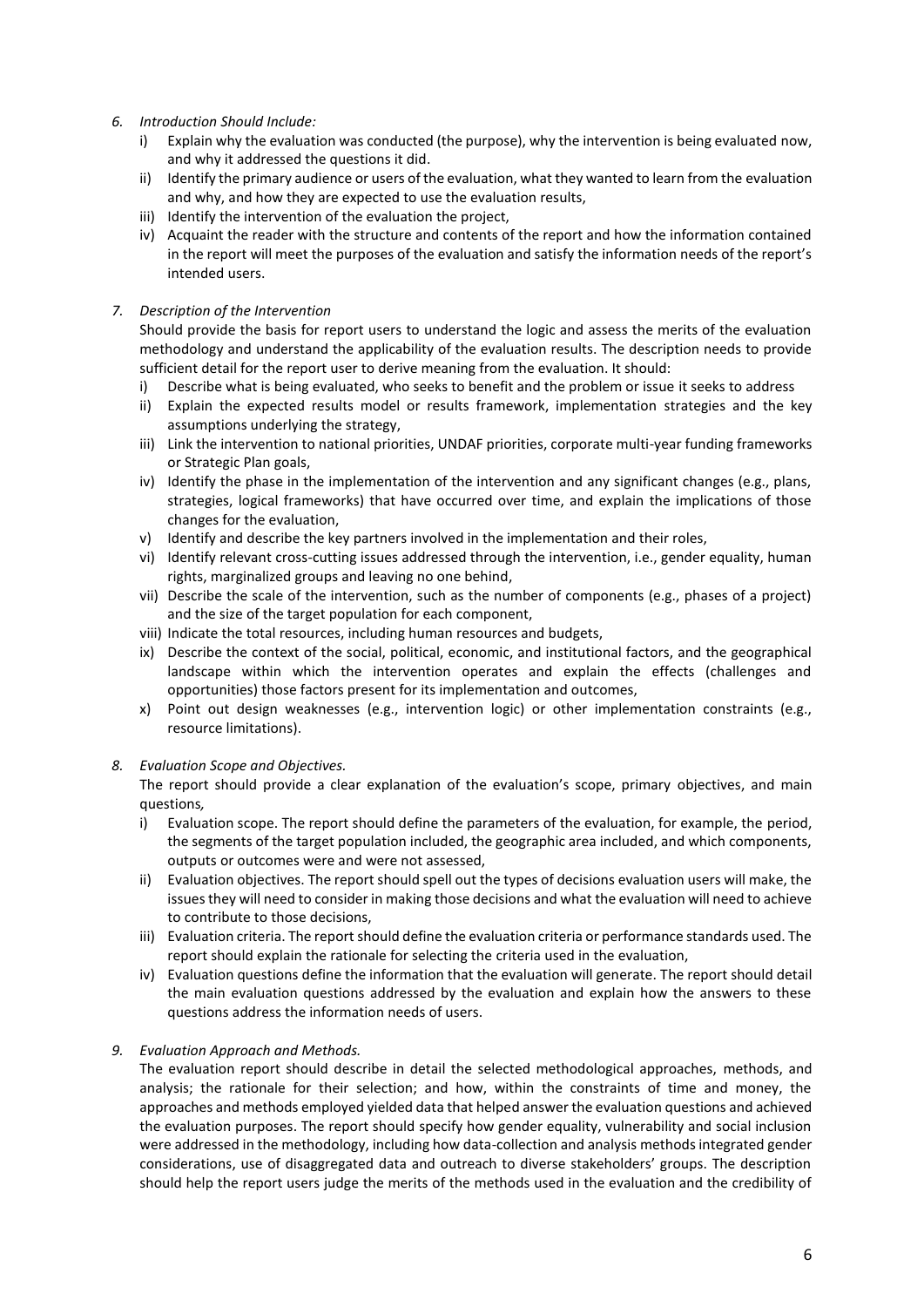the findings, conclusions, and recommendations. All aspects of the described methodology need to receive full treatment in the report. Some of the more detailed technical information may be contained in annexes to the report. The description on methodology should include discussion of

- i) Evaluation approach
- ii) Data sources: the sources of information (documents reviewed and stakeholders) as well as the rationale for their selection and how the information obtained addressed the evaluation questions
- iii) Sample and sampling frame. If a sample was used: the sample size and characteristics; the sample selection criteria (e.g., single women under age 45); the process for selecting the sample (e.g., random, purposive); if applicable, how comparison and treatment groups were assigned; and the extent to which the sample is representative of the entire target population, including discussion of the limitations of sample for generalizing results,
- iv) Data-collection procedures and instruments: methods or procedures used to collect data, including discussion of data-collection instruments (e.g., interview protocols), their appropriateness for the data source, and evidence of their reliability and validity, as well as gender-responsiveness,
- v) Performance standards: the standard or measure that will be used to evaluate performance relative to the evaluation questions (e.g., national, or regional indicators, rating scales),
- vi) Stakeholder participation in the evaluation and how the level of involvement of both men and women contributed to the credibility of the evaluation and the results,
- vii) Ethical considerations: the measures taken to protect the rights and confidentiality of informants (see UNEG 'Ethical Guidelines for Evaluators' available at [http://www.uneval.org/search/index.jsp?q=ethical+guidelines\)](http://www.uneval.org/search/index.jsp?q=ethical+guidelines),
- viii) Background information on evaluators: the composition of the evaluation team, the background and skills of team members, and the appropriateness of the technical skill mix, gender balance and geographical representation for the evaluation,
- ix) Major limitations of the methodology should be identified and openly discussed as to their implications for evaluation, as well as steps taken to mitigate those limitations.

### *10. Data Analysis.*

The report should describe the procedures used to analyse the data collected to answer the evaluation questions. It should detail the various steps and stages of analysis that were carried out, including the steps to confirm the accuracy of data and the results for different stakeholder groups (men and women, different social groups, etc.). The report also should discuss the appropriateness of the analyses to the evaluation questions. Potential weaknesses in the data analysis and gaps or limitations of the data should be discussed, including their possible influence on the way findings may be interpreted and conclusions drawn.

*11. Findings* 

Findings should be presented as statements of fact that are based on analysis of the data. They should be structured around the evaluation questions so that report users can readily make the connection between what was asked and what was found. Variances between planned and actual results should be explained, as well as factors affecting the achievement of intended results. Assumptions or risks in the project or programme design that subsequently affected implementation should be discussed. Findings should reflect a gender analysis and cross-cutting issue questions.

- 12. A separate chapter of at least 8 pages shall be devoted to women's access to justice, the ADR centres with case studies and other approaches which have been taken up for access to justice and basic justice services. A separate report shall be provided as annex to the main report which shall provide the full details of stakeholder meetings and responses on case studies on ADR centres and mobile court services. This shall be provided by the Access to Justice expert.
- 13. Conclusions should be comprehensive and balanced and highlight the strengths, weaknesses, and outcomes of the intervention. They should be well substantiated by the evidence and logically connected to evaluation findings. They should respond to key evaluation questions and provide insights into the identification of and/or solutions to important problems or issues pertinent to the decision-making of intended users, including issues in relation to gender equality and women's empowerment.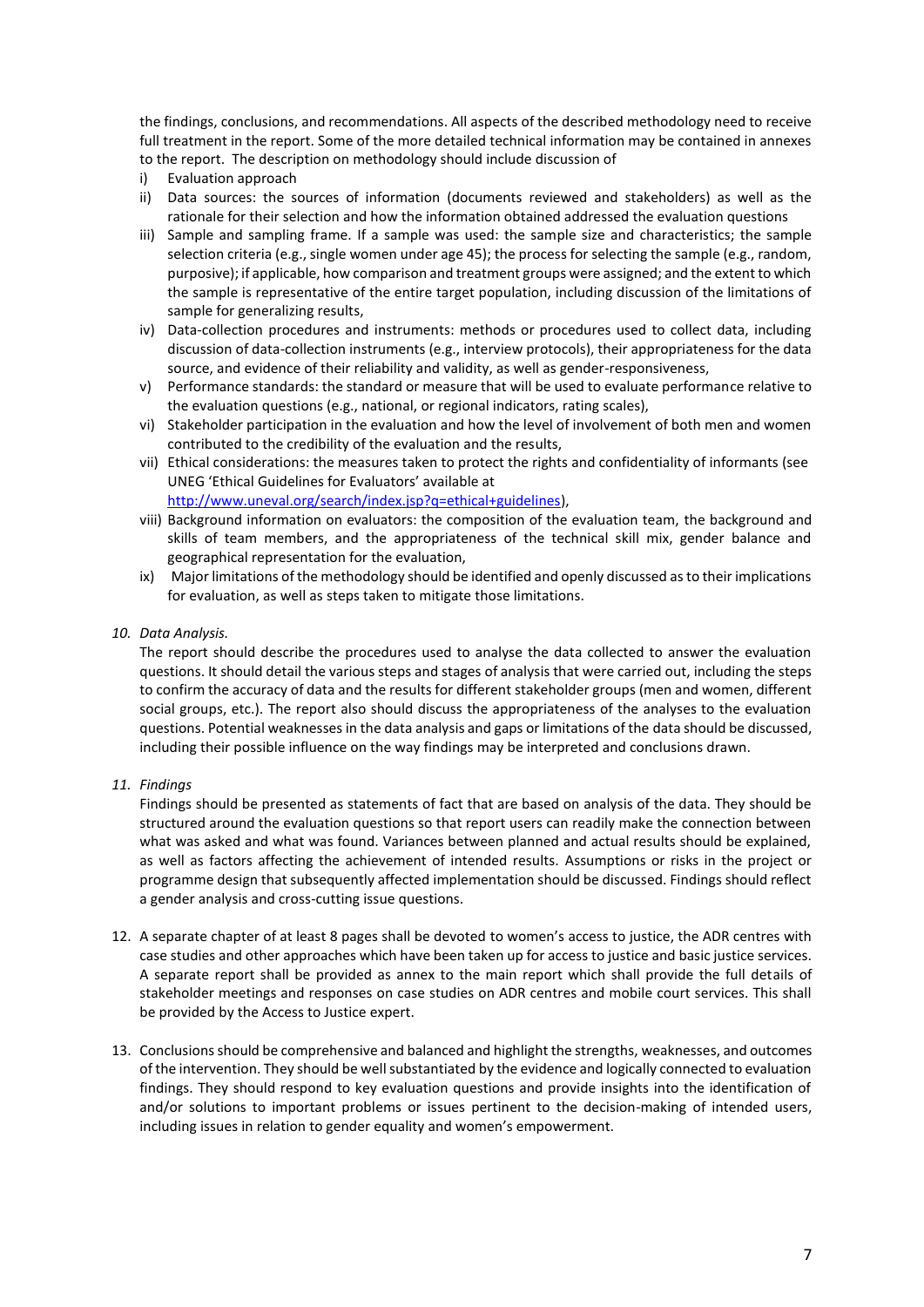### 14. *Recommendations*.

The report should provide practical, actionable, and feasible recommendations directed to the intended users of the report about what actions to take or decisions to make. Recommendations should be reasonable in number. The recommendations should be specifically supported by the evidence and linked to the findings and conclusions around key questions addressed by the evaluation. They should address sustainability of the initiative and comment on the adequacy of the project exit strategy, if applicable. Recommendations should also provide specific advice for future programming. Recommendations should also address any gender equality and women's empowerment issues and priorities for action to improve these aspects.

## *15. Lessons Learned.*

The report should include discussion of lessons learned from the evaluation, that is, new knowledge gained from the circumstance (intervention, context outcomes, even about evaluation methods) that are applicable to a similar context. Lessons should be concise and based on specific evidence presented in the report.

### *16. Report Annexes.*

Suggested annexes should include the following to provide the report user with supplemental background and methodological details that enhance the credibility of the report should include

- i) TORs for the evaluation,
- ii) Additional methodology-related documentation, such as the evaluation matrix and data-collection instruments (questionnaires, interview guides, observation protocols, etc.) as appropriate,
- iii) List of individuals or groups interviewed or consulted, and sites visited, if any,
- iv) List of supporting documents reviewed,
- v) Project or programme results model or results framework,
- vi) Summary tables of findings, such as tables displaying progress towards outputs, targets, and goals relative to established indicators,
- vii) Code of conduct signed by evaluators.

### **Methodology**

The evaluation must provide credible, reliable, and useful evidence-based information. The evaluation will provide quantitative and qualitative data through but not limited to the following methods:

- Extract the lessons learned and best practices that can be considered in the plan and design of the future project phase and recommendations that can be applied to similar projects.
- Desk study and review of all relevant project documentation including project documents, annual workplans, project progress reports, project monitoring reports (from third party monitors) annual project reports, minutes of project board meetings, reports of consultancies and events.
- In depth interviews to gather primary data from key stakeholders using a structured methodology.
- Considering the effects of the COVID-19 pandemic, virtual focus group discussions with project beneficiaries and other stakeholders will be conducted.
- Interviews with key informants will be led by the Consultant and, effort will be made to ensure interviews are as comprehensive as possible.

### **In conducting the assignment, the Lead Consultant shall undertake the following tasks:**

- Prepare the draft and final evaluation report based on guidelines provided in the Terms of reference in close collaboration with the National Access to Justice Expert.
- Assess the quality of partnerships, national ownership, and sustainability vis‐à‐vis the strategy in the project document, identify if (if any) and document lessons learned for future referencing.
- Identify extent of intended and unintended changes in development (condition/outcome) between the completion of outputs and achievement of impacts.
- Review the oversight, reporting and monitoring structures designed to support the project strategies.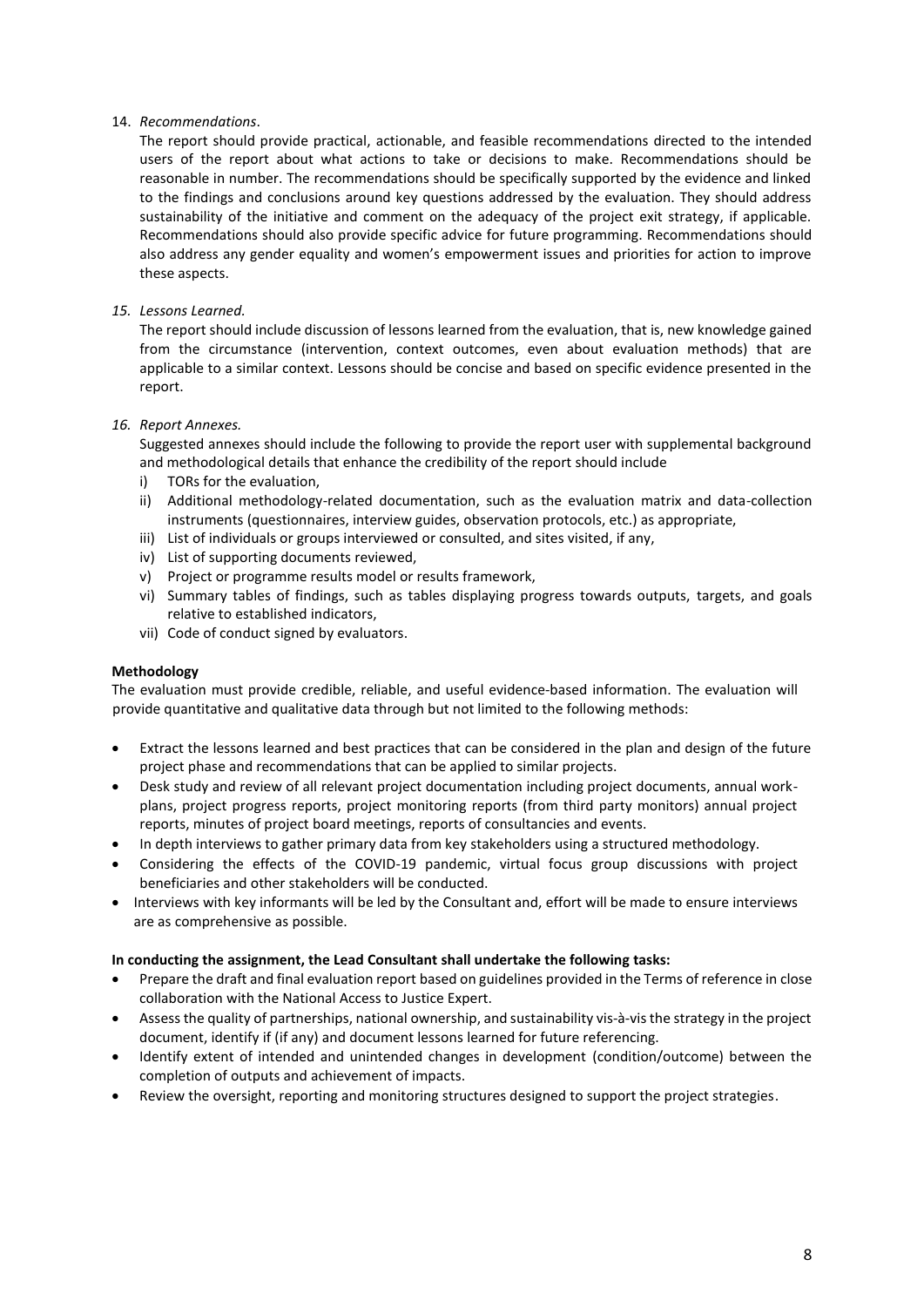#### **D. EXPECTED OUTPUTS AND DELIVERABLES**

#### **Final Deliverables/Products**

| <b>Deliverables/Outputs</b> |                                                                                                                                                            | <b>Estimated</b><br><b>Duration to</b><br>complete | <b>Target Due</b><br>dates | <b>Review</b><br>and<br>approvals<br><b>Required</b>                                         | % of total<br>professional<br>fee |
|-----------------------------|------------------------------------------------------------------------------------------------------------------------------------------------------------|----------------------------------------------------|----------------------------|----------------------------------------------------------------------------------------------|-----------------------------------|
| $\mathbf{1}$                | An inception report detailing consultant's<br>understanding of the task and the<br>methodology to be employed to complete<br>the assignment and structure. | 5 days                                             | 22 October<br>2021         | Programme<br><b>Steering</b><br>Committee<br>(PSC) UNDP,<br>Evaluation<br>Reference<br>Group | 70%                               |
| $\mathfrak{p}$              | Data analysis and review of documents                                                                                                                      | 10 days                                            | 3 November<br>2021         |                                                                                              |                                   |
| 3                           | Submission and presentation of the Draft<br>Evaluation Report to key stakeholders for<br>review and feedback/comments.                                     | 15 days                                            | 24 November<br>2021        |                                                                                              |                                   |
| 4                           | Submission of final report incorporating key<br>stakeholders' input/feedback on the draft<br>report.                                                       | 10 days                                            | 08 December<br>2021        |                                                                                              | 30%                               |
| Total                       |                                                                                                                                                            | 40 days                                            |                            |                                                                                              | 100%                              |

### **E. INSTITUTIONAL ARRANGEMENTS**

#### **1. Reporting**

### **a) Reporting Lines**

- The assignment will be conducted by two consultants who albeit working as a team, will each have specific deliverables. the Lead consultant will spearhead the assignment and will be responsible for preparation and submission of the final evaluation report whereas the Access to Justice expert shall contribute to the portion of the report addressing questions related to access to justice.
- Contractual arrangements will be the responsibility of UNDP hence, the consultants shall work under the overall supervision of the UNDP Monitoring & Evaluation (M&E) Specialist in close collaboration with the Project Evaluation Reference Group comprising UNSOM, UNICEF, UN Women, IDLO and the MoJ of the Federal Government of Somalia.
- The UNDP M&E Specialist shall be responsible for accountability of the contract and shall provide guidance throughout all phases of execution including quality control in collaboration with the Project Evaluation Reference Group.
- Review of outputs will be jointly conducted by the, Project Evaluation Reference Group and the UNDP M&E Specialist and the Consultant shall ensure inclusion of stakeholder's input/comments on the draft report in the final report. All deliverables shall be approved by the PSC of the JJP and certified by the designated UNDP Manager.
- All data collected during the evaluation including all interviews, recordings and analyses will be submitted to UNDP and shall remain the property of UNDP.
- The UNDP will provide existing literature or documents to the selected Consultants that will help provider better comprehension of the project situation and the work required.
- The Consultant will be required to have his or her own personal laptop/computer.

## **b) Progress Reporting**

• **Inception report:** Each consultant shall prepare a report based on preliminary discussions with UNDP and Evaluation Reference Group which must be submitted prior to undertaking any formal interviews, surveys, or field visits. The report shall outline the methodology, approach and timeline required for specific activities and deliverables (2 to 4 pages)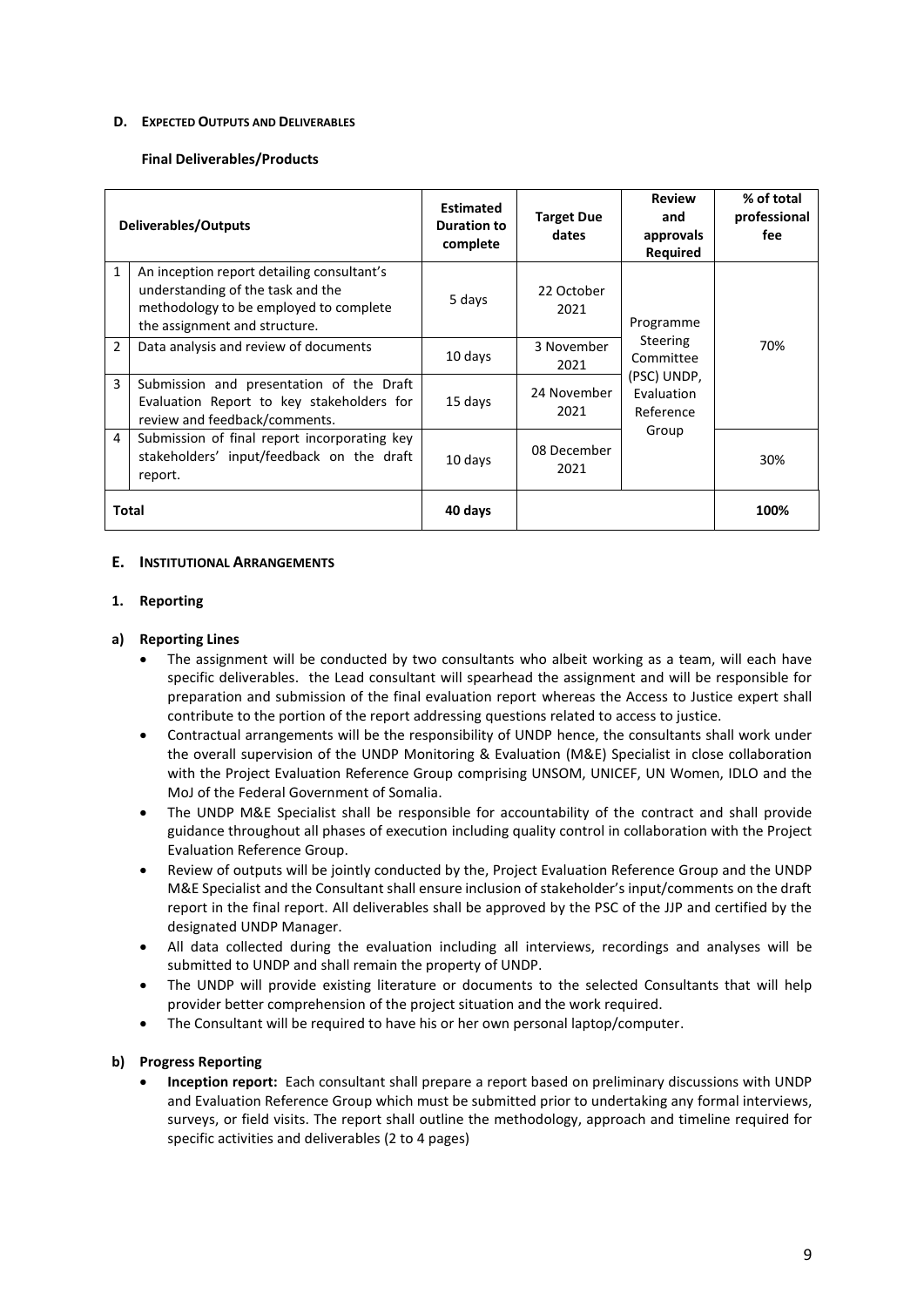- **Evaluation debriefings:** On completion of the interviews, the lead consultant will debrief stakeholders, focusing on the main results and recommendations of the evaluation. Both consultants shall be involved in the evaluation briefings.
- **Draft evaluation report:** A draft report informing stakeholders and describing the findings and recommendations for future intervention strategies, lessons learned and best practices (25 - 40 pages including executive summary).
- **Evaluation report audit trail:** Comments and changes by the evaluator in response to the draft report should be retained by the evaluator to show how they have addressed comments.
- **Final evaluation report.** The report shall incorporate all stakeholder input/comments on the draft. The content and structure of the report will be analytical and shall outline findings, recommendations and lessons learned covering the scope of the evaluation. It shall be complete, well-organised/structured, clearly written using easy/simple language for the intended audience and must meet the requirements of the UNDP Evaluation Guidelines. The international consultant will be responsible for the preparation of the final report.

### **F. DURATION OF THE WORK**

Forty working days spread over a period of two months. Estimated lead time for UNDP/Programme implementing partner to review outputs/give comments, approve/accept outputs is five days.

## **G. DUTY STATION**

Home-based.

### **H. QUALIFICATIONS OF THE SUCCESSFUL INDIVIDUAL CONTRACTOR**

## **Academic Qualifications:**

• Master's Degree or equivalent in law, gender and human rights, political science, social science or in a related field.

# **Experience:**

- At least five years' progressive experience in (results-based) monitoring and evaluation, with specific expertise in the evaluation of gender, human rights, justice sector programmes.
- Extensive expertise, knowledge, and experience in the field of evaluation of development programme
- Technical knowledge in access to justice, grassroots, and bottom-up approaches.
- Strong understanding of the linkages between access to justice and human rights and women's empowerment issues.
- Familiarity with UN joint programming and experience with UN programmes funded by multi-donor trust funds especially in conflict/post-conflict contexts is an advantage.
- Extensive knowledge and experience in evaluation of development programmes and understanding of political dynamics in Somalia would be an asset.

### **Language Requirements:**

Proficient in spoken and Written English and Somali.

### **Competencies**

# **Corporate Competencies:**

- Demonstrates integrity and fairness, by modelling the UN/UNDP's values and ethical standards.
- Promotes the vision, mission and strategic goals of the UN and UNDP.
- Displays cultural, gender, religion, race, nationality and age sensitivity and adaptability.
- Treats all people fairly.
- Fulfils all obligations to gender sensitivity and zero tolerance for sexual harassment.

### **Functional Competencies:**

Skilled in research methodologies including frameworks, tools, and best practices.